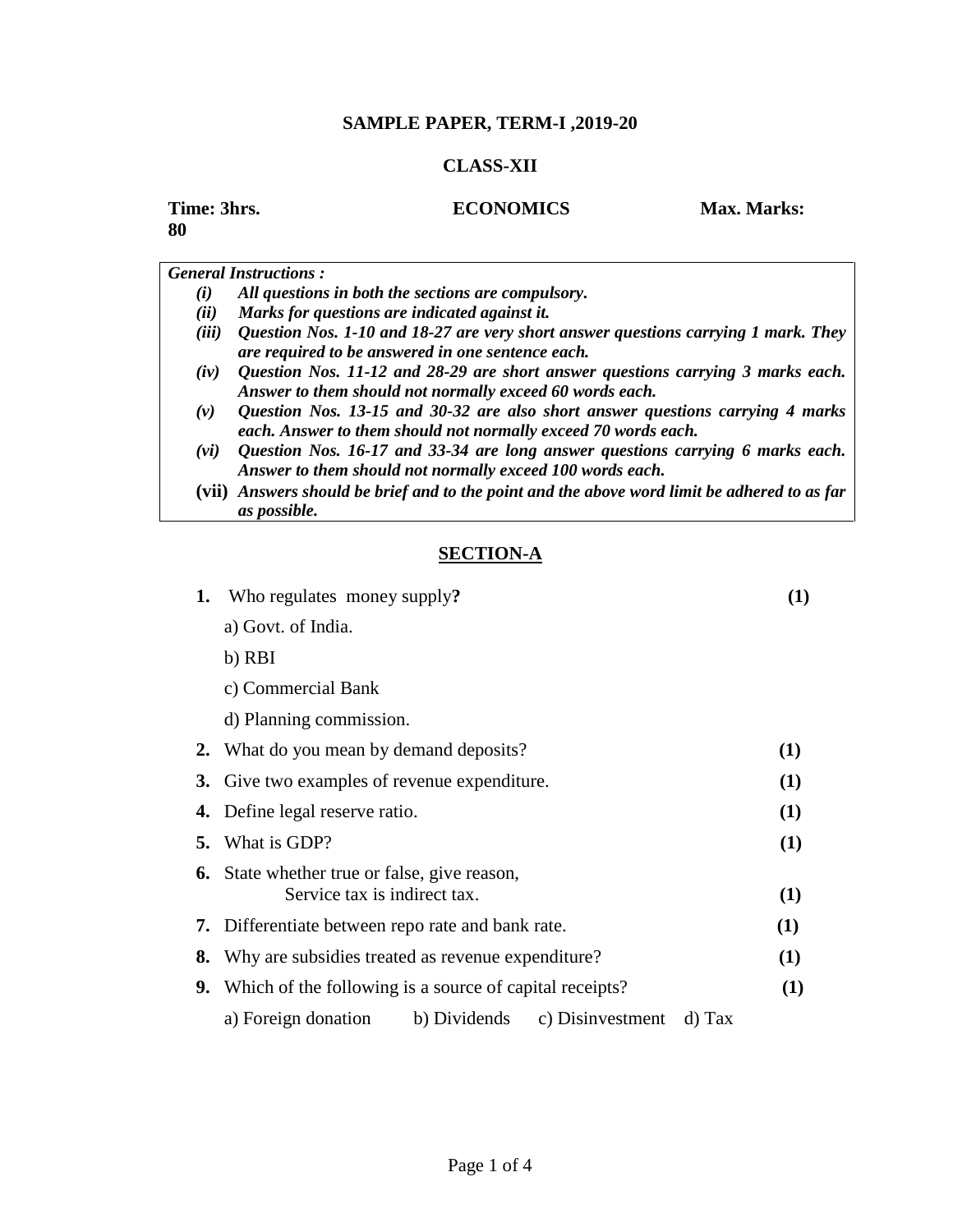**10.** State two components of money supply**. (1)**

**11.** Calculate fiscal deficit: **(3)**

| <b>SL</b> | Items               | Rs. crores |
|-----------|---------------------|------------|
| NO.       |                     |            |
|           | Revenue expenditure | 180        |
|           | Capital receipts    | 350        |
| 3         | Revenue receipts    | 150        |
|           | Capital expenditure | 105        |
|           | Borrowing           | 10         |
|           | Interest            | 25         |

**12.** Explain how non market transactions are the limitations in taking GDP as an index of welfare. **(3)**

**Or,** Distinguish between real and nominal gross domestic product.

**13.** Explain the steps for calculating NY by Value Added Method. **(3)**

**Or,** Explain the problem of double counting in estimating NYwith the help of an example.

- **14.** Explain the credit creation function of commercial bank. **(4)**
- **15.** Write four precautions while calculating national income by expenditure method. **(4)**

Or, Giving reasons categorise the following into factor and transfer income/receipt.

- a) Dividends
- b) Payment of service tax
- c) Old age pensions given by Govt.
- d) Financial help received by flood victim.

| <b>16.</b> Calculate Gross Fixed Capital Formation from the following: |  |  |  |  |  | (6) |
|------------------------------------------------------------------------|--|--|--|--|--|-----|
|------------------------------------------------------------------------|--|--|--|--|--|-----|

| Sl. No. | Items                                          | <b>Rs.In Crores</b> |
|---------|------------------------------------------------|---------------------|
|         | Private<br>consumption<br>final<br>expenditure | 1000                |
| 2.      | Net exports                                    | $-50$               |
| 3.      | Govt. final consumption expenditure            | 500                 |
| 4.      | <b>NFIA</b>                                    | 20                  |
| 5.      | GDP at market price                            | 2500                |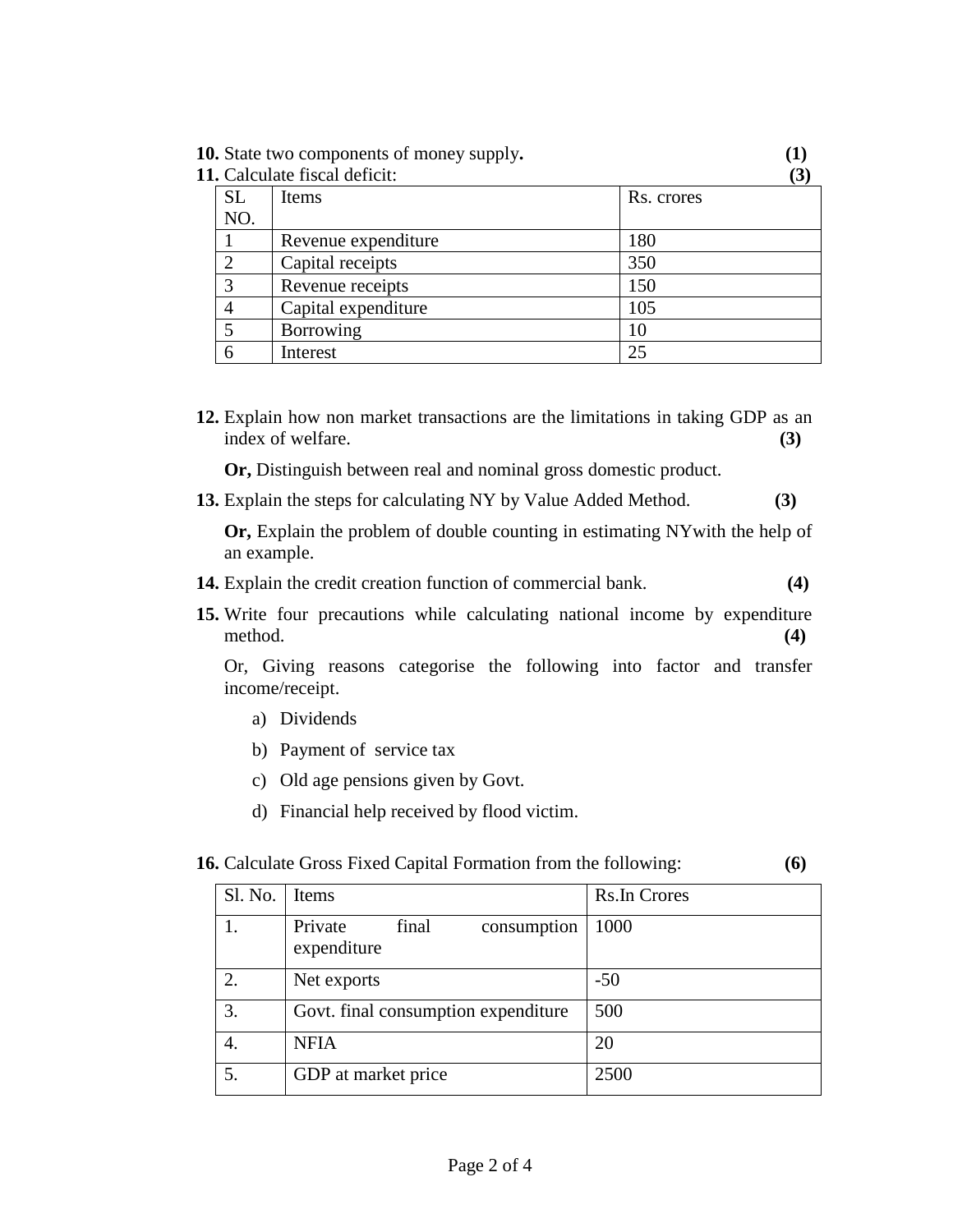| v. | <b>Opening Stock</b> | 300 |
|----|----------------------|-----|
|    | <b>Closing Stock</b> | 200 |

- **17.** Will the following be included in national **income** of India? Give reasons for your answer. **(6)**
	- a) Expenditure by govt. in providing free education.
	- b) Fees received from students.
	- c) Transport expenses by a firm.
	- d) Profits earned by a company owned by residents located in India.
	- e) Interest payment on public borrowing.
	- f) Rent free house for employees.
- **Or, a)** Differentiate between central bank and commercial bank.

| b) Explain Open market operation as a measure of controlling money supply |  |
|---------------------------------------------------------------------------|--|
| in the economy                                                            |  |

## **SECTION-B**

| 18. Write the important function of NABARD.                                     | (1) |
|---------------------------------------------------------------------------------|-----|
| 19. What are the different aspects of diversification?                          | (1) |
| 20. Which organization collects data on poverty in India?                       | (1) |
| 21. Organic farming is beneficial because,                                      |     |
| a) It generates income through export                                           |     |
| b) It provides healthy foods                                                    |     |
| c) It is done by environmentally sustainable ways                               |     |
| d) All of the above.                                                            | (1) |
| 22. NABARD was set up in,                                                       |     |
| a) 1982 b) 1956 c) 1985 d) 1967                                                 | (1) |
| 23. Explain long term planning objectives.                                      | (1) |
| 24. When was Sarva Shiksha Abhiyan launched?                                    |     |
| b) 2004 c) 2011 d) 2017<br>a) $2001$                                            | (1) |
| 25. Mention two important Govt. measures undertaken to improve the agricultural |     |
| marketing system in India.                                                      | (1) |
| <b>26.</b> How is poverty line defined in India?                                | (1) |
| 27. What is import substitution?                                                | (1) |
| 28. Explain three features of NEP1991.                                          | (3) |
| Or.                                                                             |     |
| Discuss Industrial Reform introduced under NEP 1991.                            |     |
|                                                                                 |     |
| 29. What do you mean by agricultural marketing?                                 | (3) |
| 30. Explain various sources of human capital formation.                         | (4) |
| Or,                                                                             |     |
| Discuss:                                                                        |     |
| a) Surplus trade during British rule.                                           |     |
| b) Infrastructural development during British rule.                             |     |
|                                                                                 |     |

**31.** Explain the role of micro credit in meeting credit requirement of the poor**?(4)**